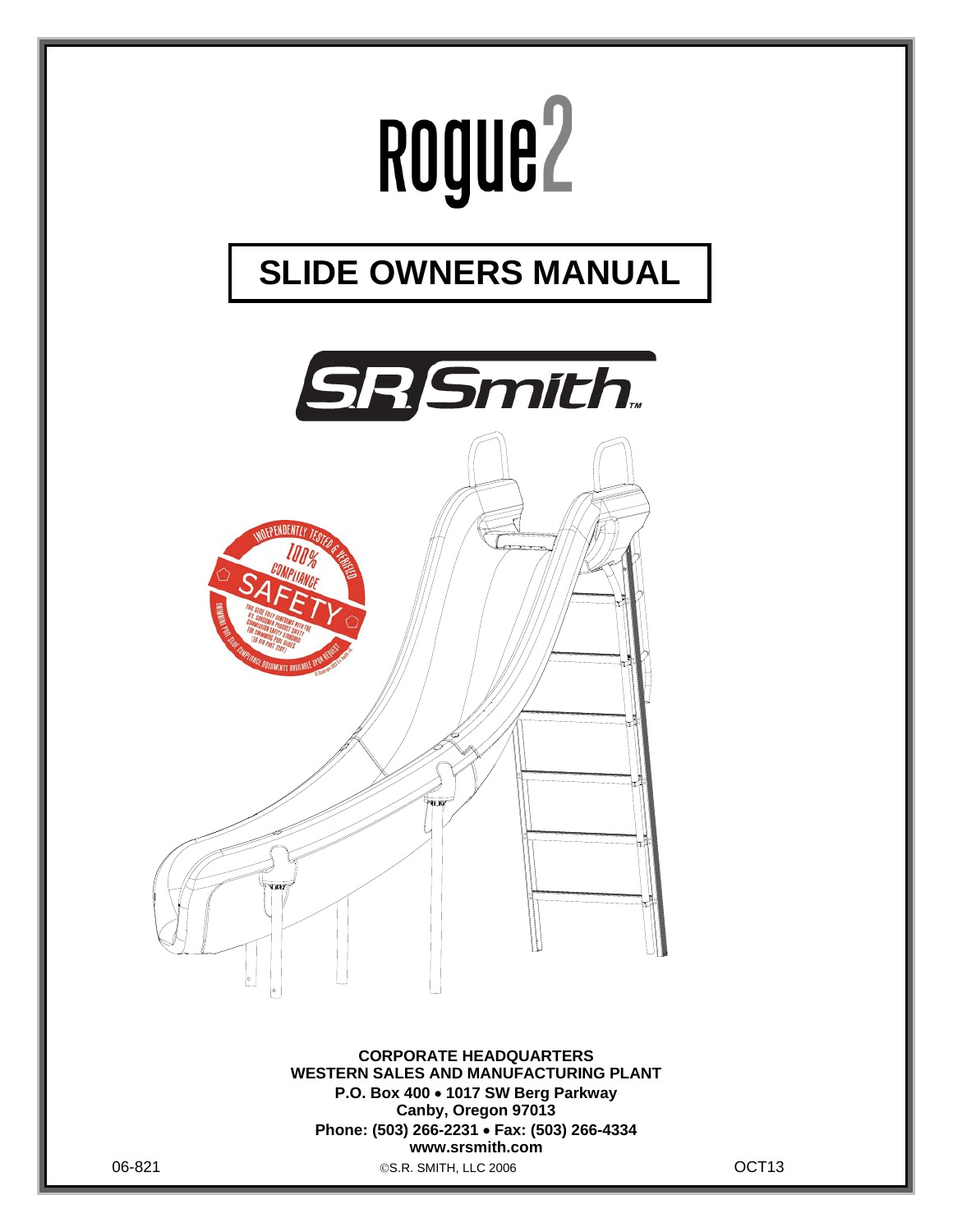## **Table of Contents**

# **Topic**

# Page #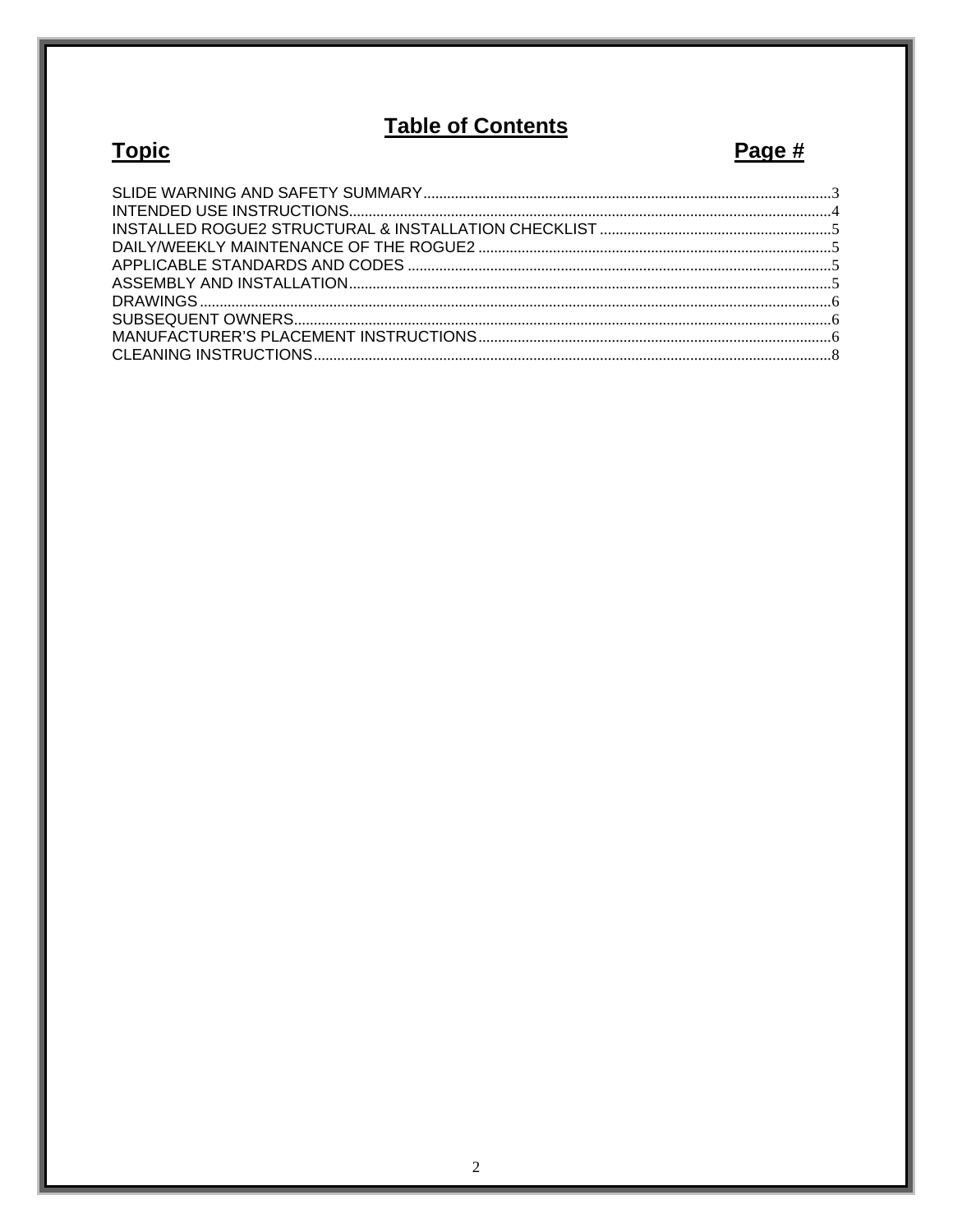## **SLIDE WARNING AND SAFETY SUMMARY**



**DANGER – FAILURE TO FOLLOW THESE WARNINGS, INSTRUCTIONS AND THE OWNER'S MANUAL MAY RESULT IN SEROUS INJURY OR DEATH** 



## **HEAD FIRST SLIDES ARE STRICTLY PROHIBITED**

**TO REDUCE THE POSSIBILITY OF INJURY, IT IS NECESSARY THAT THE USER KNOW THAT THE CHIEF DANGER OF HEAD FIRST SLIDING IS SERIOUS SPINAL INJURY. INJURIES TO THE SPINE MAY RESULT IN TEMPORARY OR PERMANENT PARALYSIS OR EVEN DEATH. RESEARCH STUDIES HAVE SHOWN THAT YOU CANNOT RELY ON THE WATER TO SLOW YOU DOWN SUFFICIENTLY TO AVOID INJURY.** 

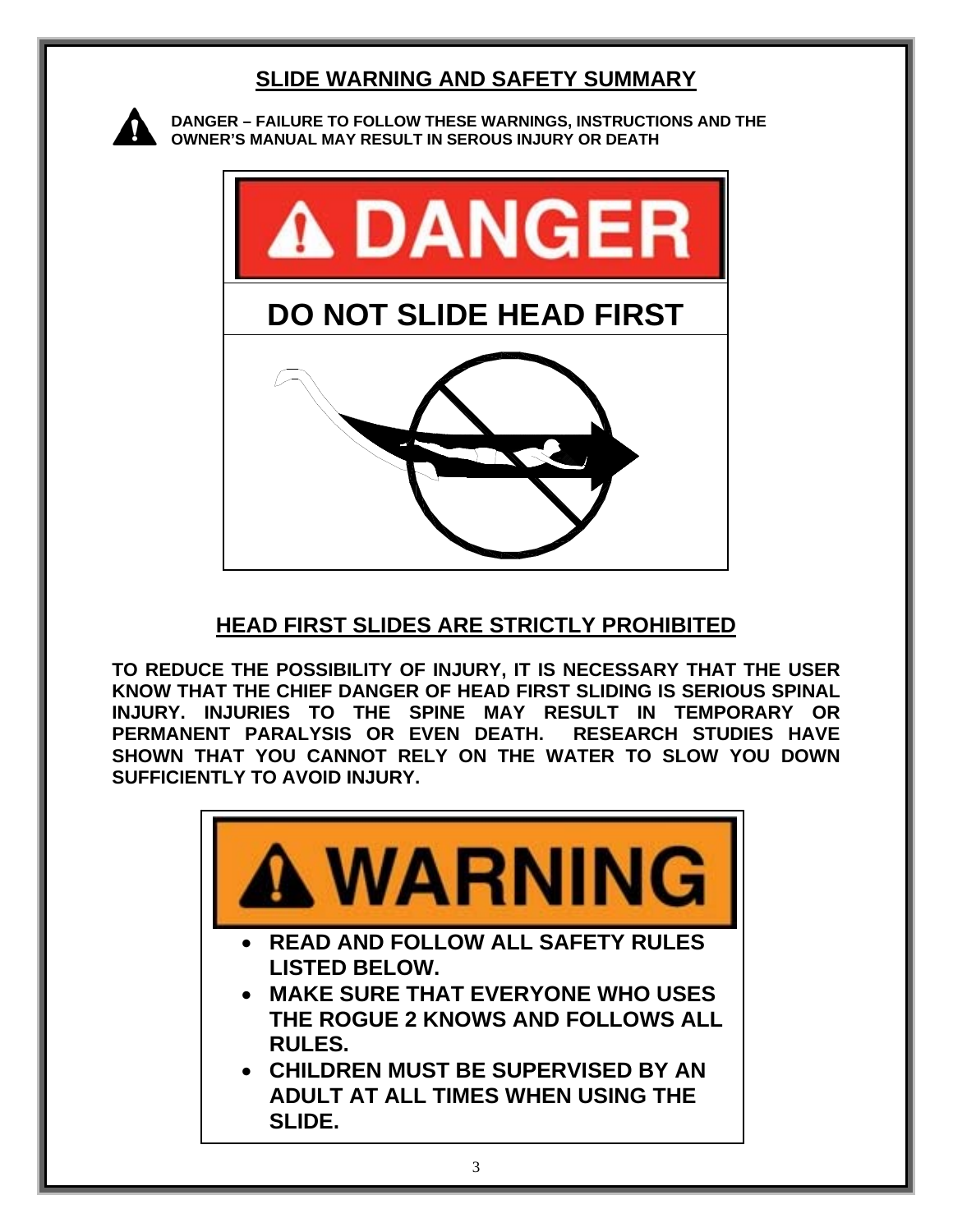### **INTENDED USE INSTRUCTIONS**

**THE ROGUE2 SLIDE IS DESIGNED AND MANUFACTURED FOR INSTALLATION AND USE ON INGROUND SWIMMING POOLS ONLY. DO NOT INSTALL THE ROGUE2 SLIDE ON ABOVE GROUND POOLS, HOUSEBOATS, BOAT DOCKS, FLOATING DOCKS OR PLATFORMS, OR OTHER BODIES OF WATER SUCH AS LAKES, PONDS, RIVERS, ETC. PROPER ASSEMBLY, INSTALLATION, USE, AND SUPERVISION IS ESSENTIAL FOR PROPER OPERATION AND TO REDUCE THE RISK OF SERIOUS INJURY OR DEATH.**

- 1. ONLY ONE PERSON ALLOWED ON THE SLIDE AT ANY GIVEN TIME.
- 2. SLIDE FEET FIRST ONLY AS SHOWN IN FIGURE 1. **DO NOT SLIDE HEAD FIRST**
- 3. HOLD ONTO HANDRAILS AT ALL TIMES WHEN USING THE LADDER.
- 4. NO ROUGHHOUSING OR HORSEPLAY ON SLIDE.
- 5. DO NOT JUMP OR DIVE FROM ANY PART OF THE SLIDE.
- 6. FAMILIARIZE YOURSELF WITH THE SHAPE OF THE POOL BOTTOM AND THE WATER DEPTH BEFORE YOU SLIDE. SLIDE FEET FIRST ONLY.
- 7. DO NOT SLIDE UNTIL ALL SUBMERGED OBSTACLES, SURFACE OBJECTS OR OTHER SWIMMERS ARE CLEAR OF THE SLIDER'S PATHWAY.
- 8. DO NOT USE THE SLIDE WHILE UNDER THE INFLUENCE OF ALCOHOL OR DRUGS.
- 9. DON'T SLIDE ALONE; USE THE BUDDY SYSTEM.
- 10. TAKE YOUR TIME IN PREPARING TO SLIDE. MOVE FORWARD SLOWLY AND GET YOURSELF POSITIONED PROPERLY BEFORE STARTING THE SLIDE.
- 11. ONLY PERSONS HEALTHY ENOUGH FOR WATER ACTIVITIES SHOULD USE THE SLIDE. PERSONS WITH MEDICAL CONDITIONS, INCLUDING PREGNANCY, SHOULD CONSULT THEIR DOCTOR BEFORE USING THE SLIDE. PERSONS WITH PHYSICAL DISABILITIES SHOULD USE CAUTION AND MAY REQUIRE ASSISTANCE.
- 12. DO NOT USE THE SLIDE IF ANY PART OF IT BECOMES DAMAGED, WEAKENED, OR BROKEN. HAVE THE SLIDE INSPECTED AND, IF NECESSARY, REPAIRED BY A POOL PROFESSIONAL, WHO IS FAMILIAR WITH WATER SLIDES BEFORE USING THE SLIDE. SEE INSTALLED SLIDES' STRUCTURAL & INSTALLATION CHECKLIST.
- 13. MAXIMUM WEIGHT CAPACITY FOR THE SLIDE IS 250 LBS.

## **PROPER SLIDING POSITION**

Slide users must use the sitting slide position, facing forward, feet first as shown in Figure 1.

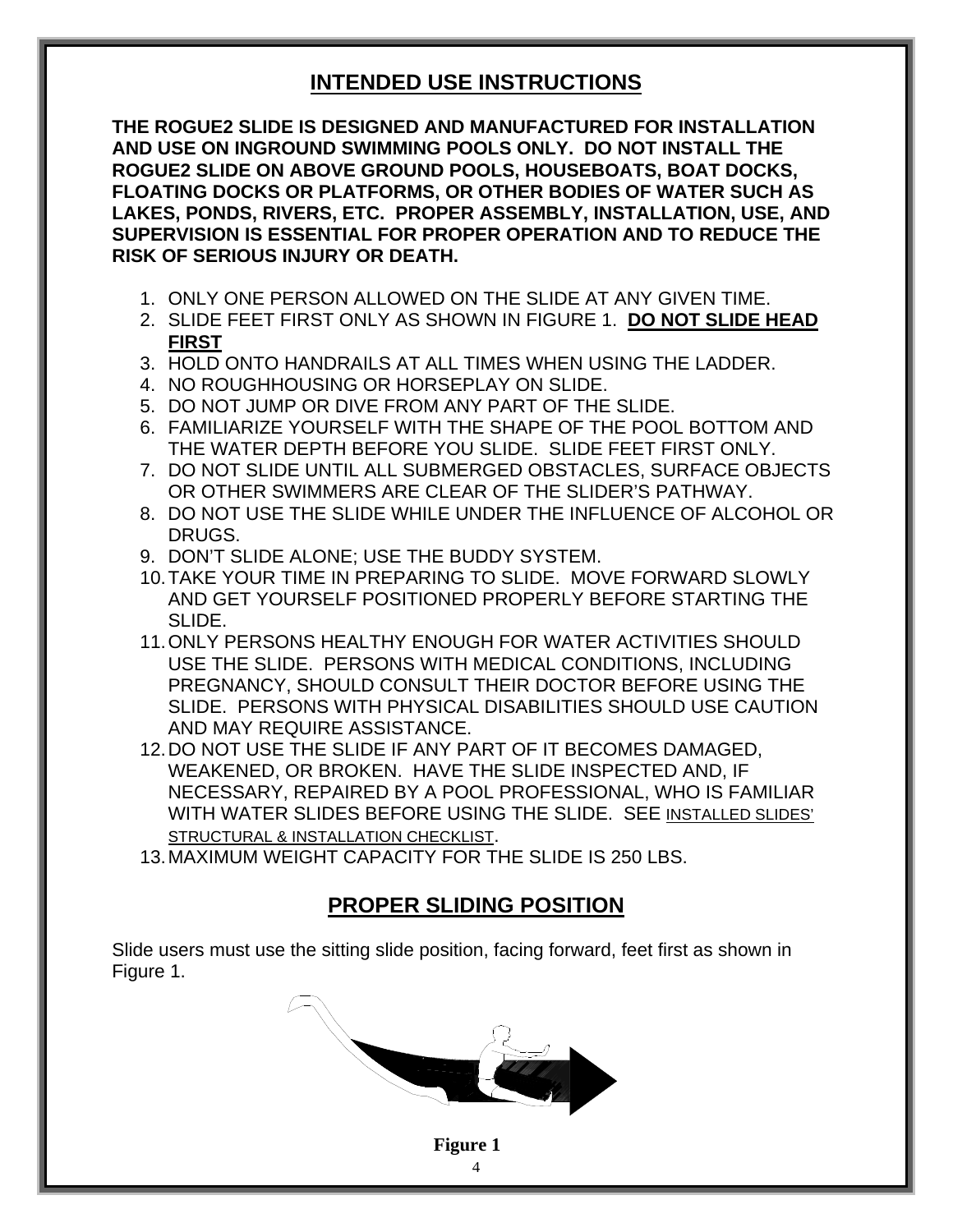## **INSTALLED ROGUE2 STRUCTURAL & INSTALLATION CHECKLIST**

After installation and prior to the first use of the ROGUE2 and periodically (see DAILY/WEEKLY MAINTENANCE OF THE ROGUE2) thereafter the owner must:

- 1. Inspect the runway for visible cracks or tears.
- 2. Inspect the ladder for sharp edges, protrusions, cracks or tears.
- 3. Inspect ladder and pedestal mounting areas for loose or corroded fasteners.
- 4. Measure the following dimensions and compare with the Manufacturer's Placement Instructions on pages 5, 6, and 7.
	- Measure the depth of water in front of the slide exit. (4-6") min. depth at a distance of (4-6") from exit end of slide.
	- Measure the height of the slide runway exit above the water. (20" max.)
	- Measure the distance between the slide centerline and the edge of other pool equipment.
- 5. Observe the position of the exit of the slide as shown in Figures 2, 3 and 5 on pages 6 and 7.
- 6. Read, understand and enforce all safety and use instructions on the slide.

## **DAILY/WEEKLY MAINTENANCE OF THE ROGUE2**

- 1. When hosing down the deck, hose your Rogue2 to wash away any dust, dirt or other debris, which may have accumulated.
- 2. Be sure that all connections are secure. Tighten hardware if necessary.
- 3. All polyethylene parts require little maintenance. Hose and wipe to clean. While cleaning slide, check and see that all nuts and bolts are tight and secure.
- 4. Inspect the runway for visible cracks or tears, sharp edges and protrusions.
- 5. Inspect all attachment points for loose or corroded fasteners.
- 6. Inspect all ladder tread or step-attachment points for evidence of shear, bending yield, or fatigue in the ladder steps, rails, or attachments means. Yield is evidenced by crystallization or fine cracking of the ladder tread and/or surface.
- 7. Inspect the ladder handrails for rigidity and attachment.

## **APPLICABLE STANDARDS AND CODES**

The installation of the Rogue2 must comply with all applicable governmental and building codes.

## **ASSEMBLY AND INSTALLATION**

All S.R. Smith Rogue2 slides are inspected prior to shipment from the factory. Proper assembly and installation is mandatory. Improper assembly and installation voids S.R. Smith's warranty and may affect the safety of the user. It is the installer's responsibility to ensure that the structural integrity of the concrete pad prior to installation of the slide.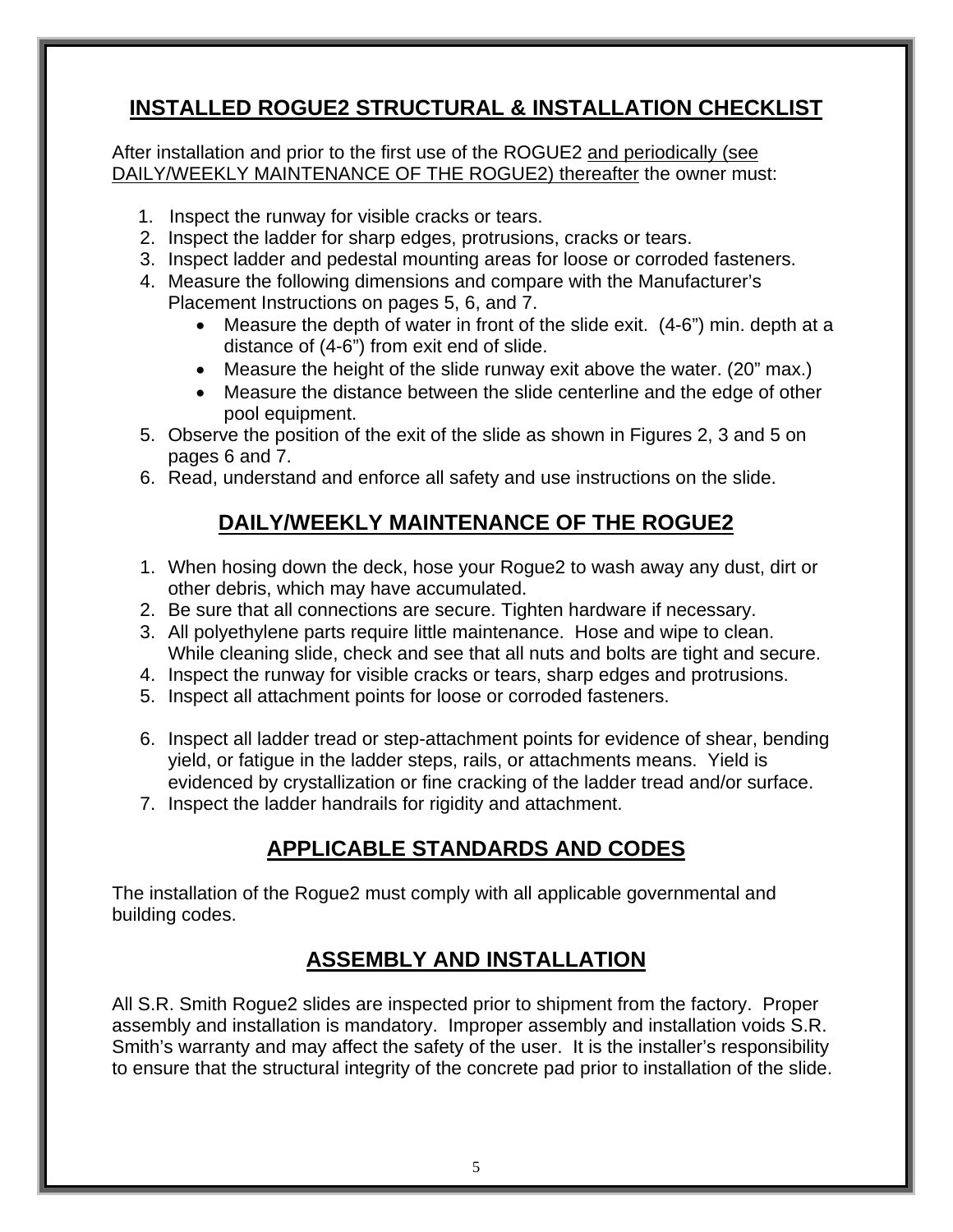## **DRAWINGS**

All drawings in this Slide Owner's Manual (Figures 1 through 5) are for illustration purposes only and are NOT TO SCALE.

### **SUBSEQUENT OWNERS**

The Owner's Manual must remain with the owner of the slide. If the owner changes, the Owner's Manual shall be brought to the attention of the new owner.

#### **MANUFACTURER'S PLACEMENT INSTRUCTIONS**

THE SLIDE OWNER MUST REVIEW THE MANUFACTURER'S PLACEMENT INSTRUCTIONS WITH THE INSTALLER TO ENSURE THAT THE MANUFACTURER'S INSTALLATION REQUIREMENTS HAVE BEEN MET.

#### **PROPER ASSEMBLY, INSTALLATION, USE, AND SUPERVISION IS ESSENTIAL FOR PROPER OPERATION AND TO REDUCE THE RISK OF SERIOUS INJURY OR DEATH.**

1. The critical dimensions for placement of the **Rogue2** slide are as shown in Figures 2 and 3.

- A. The slide exit runway surface shall not exceed twenty inches (20") above the water surface as shown in Figure 2.
- B. The slide shall be positioned so that all water flowing off the runway exit drops into the pool. Recommended overhang is (3") inches.
- C. The minimum depth of water below the exit lip of the slide shall be three feet (3') and increases to four feet six inches (4'-6") at Pt. A, which is a distance of four feet six inches (4'-6") from the exit lip of the slide as shown in Figure 2**.**
- D. A minimum depth of four feet six inches (4'-6") shall be maintained at a distance of nine feet (9') along the extended centerline of the slide from Pt. A. as shown in Figure 2**.**

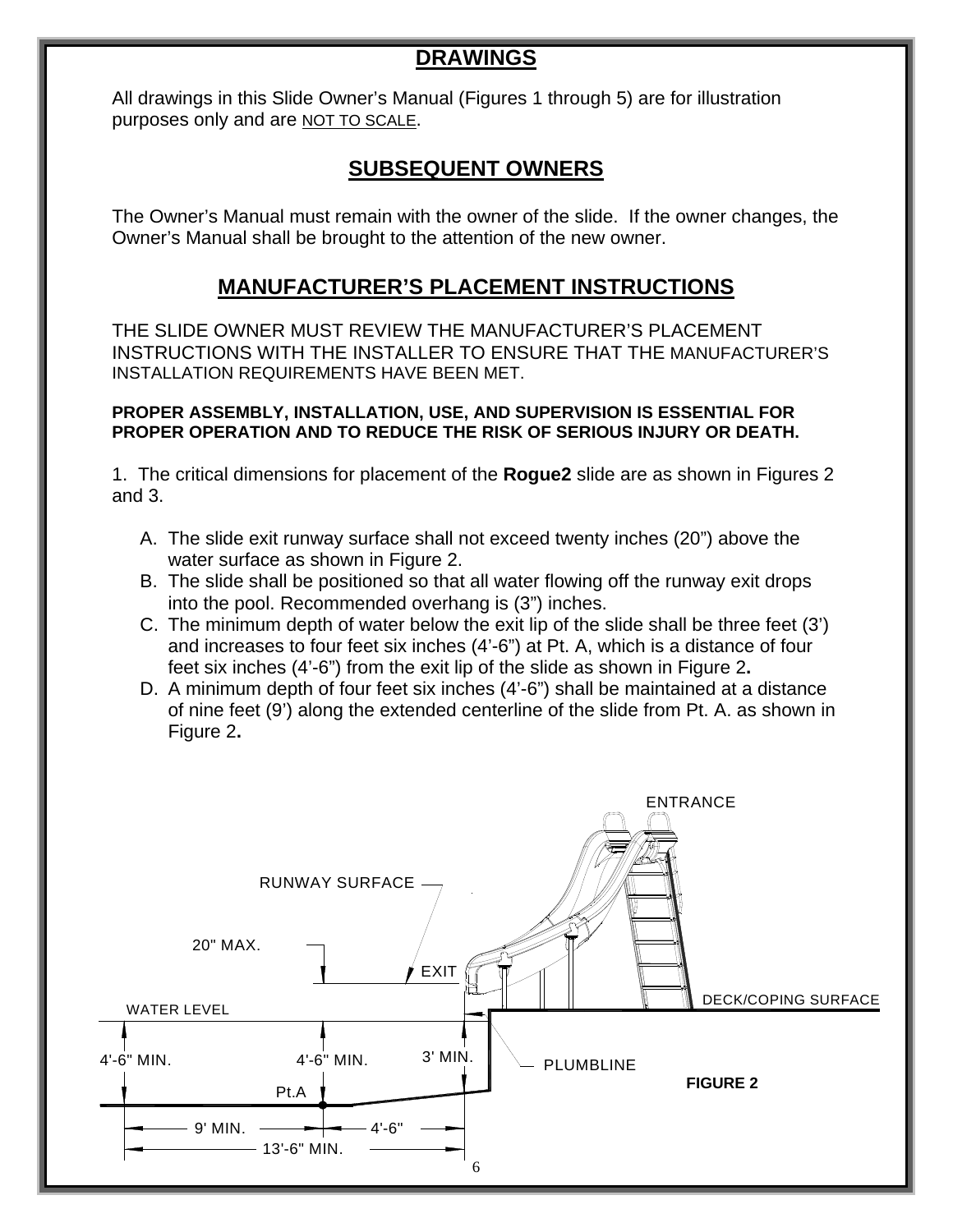2. A minimum clearance area in front of the slide shall be maintained at all times as follows:

The minimum clearance distance on either side of the extended centerline of the slide runway shall not be less than three feet six inches (3'-6") at a point no less than two feet six inches (2'-6") from the exit lip of the slide and extending a distance of thirteen feet six inches (13'-6") in front of the slide as shown in FIGURE 3.



**SLIDE** MINIMUM CLEARANCE AREA

#### 3. **SLIDE PLACEMENT INSTRUCTIONS FOR INSTALLATIONS ON POOLS WITH OTHER SLIDES AND/OR DIVING BOARDS**

A. The minimum clearance area in front of a properly installed diving board on an inground swimming pool is a minimum distance of three feet six inches (3'-6") on either side of the board's centerline as shown in FIGURE 4. Pt. C extends a minimum distance of "C" from the tip end of the board as shown in FIGURE 4. The width distance "W" on either side of Pt. C is given in CHART 1 and shown in FIGURE 4.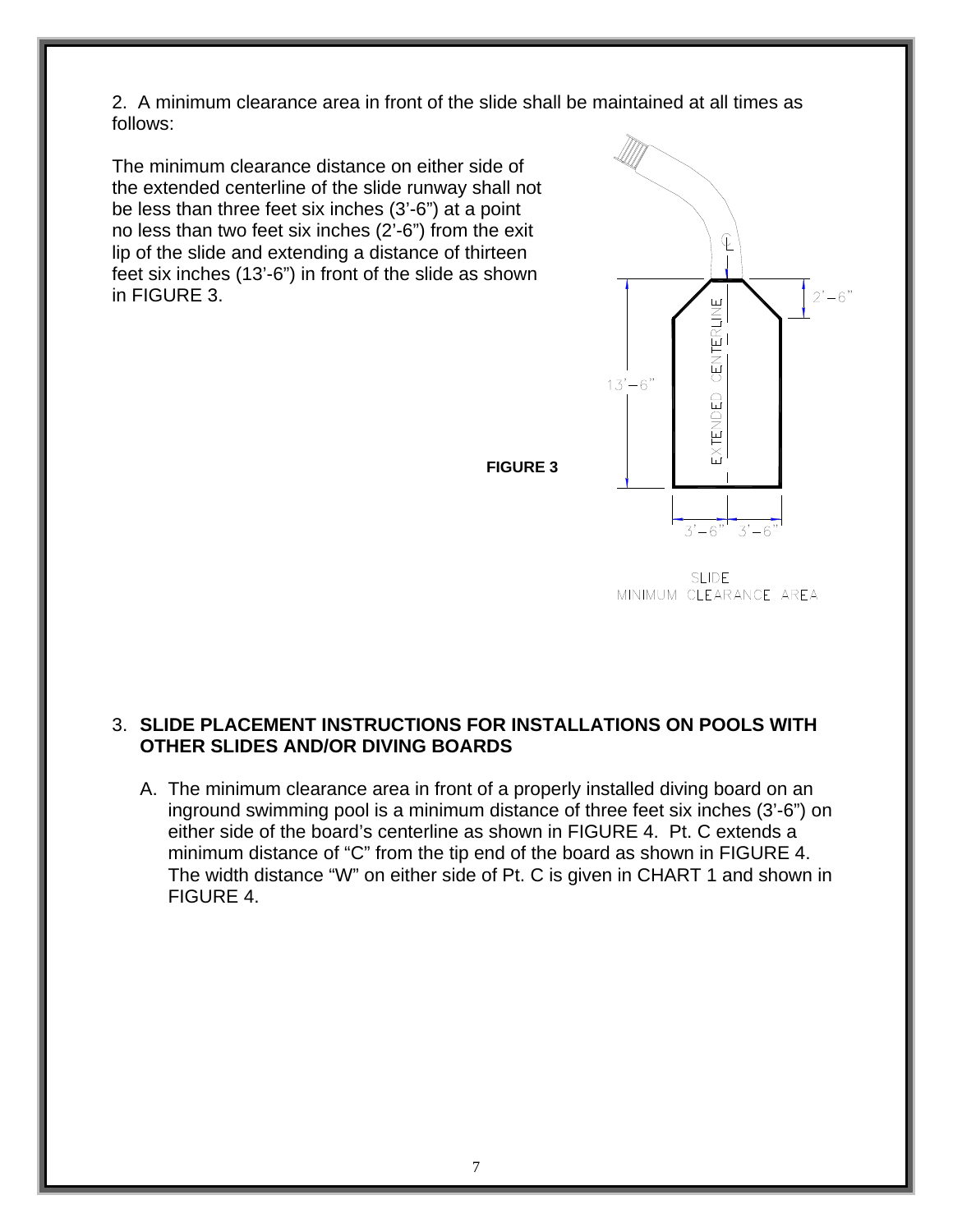| <b>CHART1</b>                       |                                  |               |  |  |
|-------------------------------------|----------------------------------|---------------|--|--|
| <b>BOARD MINIMUM CLEARANCE AREA</b> |                                  |               |  |  |
|                                     | <b>POOL TYPE   "C" DIMENSION</b> | "W" DIMENSION |  |  |
|                                     | $14' - 6"$                       | $5' - 0''$    |  |  |
|                                     | $14' - 6"$                       | $6' - 0''$    |  |  |
| Ш                                   | $16' - 6"$                       | $6' - 0''$    |  |  |
| W                                   | $18' - 6"$                       | $7' - 6''$    |  |  |
|                                     | $21'-0$ "                        | $7' - 6''$    |  |  |

See Article 5 contained in ANSI/APSP/ICC-5 2011 STANDARD FOR RESIDENTIAL INGROUND SWIMMING POOLS and refer to FIGURE 3 and Table 1 for Minimum Water Envelope Dimensions AB, BC and Width at Point C.

" $C$ " DIMENSION FOR BOARD =  $AB + BC$ "W" DIMENSION FOR BOARD = WIDTH AT PT.C

A. The minimum clearance area of a slide or diving board shall not intersect any coping or rope and float line as shown in FIGURE 5. The minimum clearance area of a slide or diving board may intersect each other provided that they are not used simultaneously.



#### **CLEANING INSTRUCTIONS**

Use nonabrasive soap and water when possible. In addition, you may safely use the below listed products. Always try a test spot before applying to a large area.

Windex ® With Ammonia Formula 409 ® Fantastik ® Soft Scrub ® Scrubfree Tackle ® Glass Plus ® Topjob ® Thex ®



BOARD<br>MINIMUM CLEARANCE AREA

**FIGURE 4**